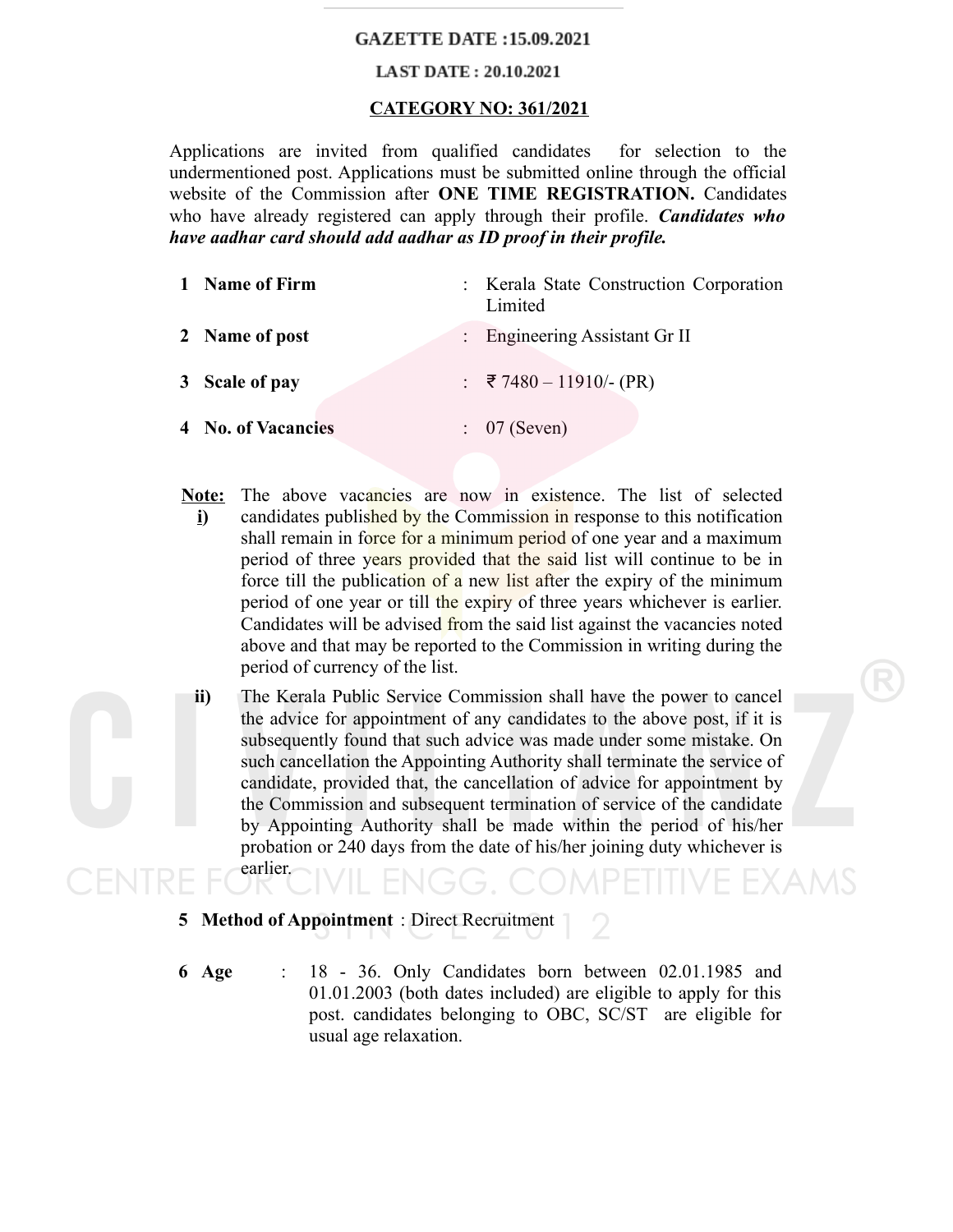For conditions regarding the age relaxations, please see para 2 (i), (ii), (iii), (iv), (vi), (vii), (xii)  $\&$  (xiv) of the General Conditions.

*Note*: The provisional hands working in the above concern will be given age relaxation to the extent of their provisional service put in subject to a maximum of Five years from the upper age limit provided they were within the prescribed age limit on the date of their first appointment in the above concern. But the regular employees of the concern are not eligible for the above concession for further appointment. The provisional hands should obtain a certificate showing the period of their provisional service in the concern and shall produce the same as and when required by the Commission. It would also be clearly specified in the certificate that they were not working in the regular service of the concern.

#### **7 Qualifications**

A Diploma in Civil Engineering (3 years course) recognized by Kerala Government.

*Note*: 1) Rule 10(a)ii of **Part II** of KS&SSR is applicable.

2) If the caste of candidates is wrongly mentioned in their SSLC book, they should claim their original caste in their applications and should produce community/NCLC certificate issued from concerned revenue authority and the Gazette Notification for the same at the time of certificate verification.

### **8 Method of submitting Applications**

(a)

Candidates must register as per ONE TIME REGISTRATION with the official Website of Kerala Public Service Commission **www.keralapsc.gov.in** before applying for the post. Candidates who have registered can apply by logging on to their profile using their User-ID and Password. Candidates must click on the **'Apply Now'** button of the respective posts in the Notification Link to apply for a post. The Photograph uploaded should be taken after 31.12.2011. Name of the candidate and the date of photograph taken should be printed legibly at the bottom portion. The photograph once uploaded meeting all requirements shall be valid for 10 years from the date of uploading. There is no change in other instructions regarding the uploading of photographs. No application fee is required. Candidates are responsible for the correctness of the personal information and secrecy of password. Before the final submission of the application on the profile candidates must ensure correctness of the information in their profile. They must quote the User-ID for further communication with the Commission. Application submitted is provisional and cannot be deleted or altered after submission.